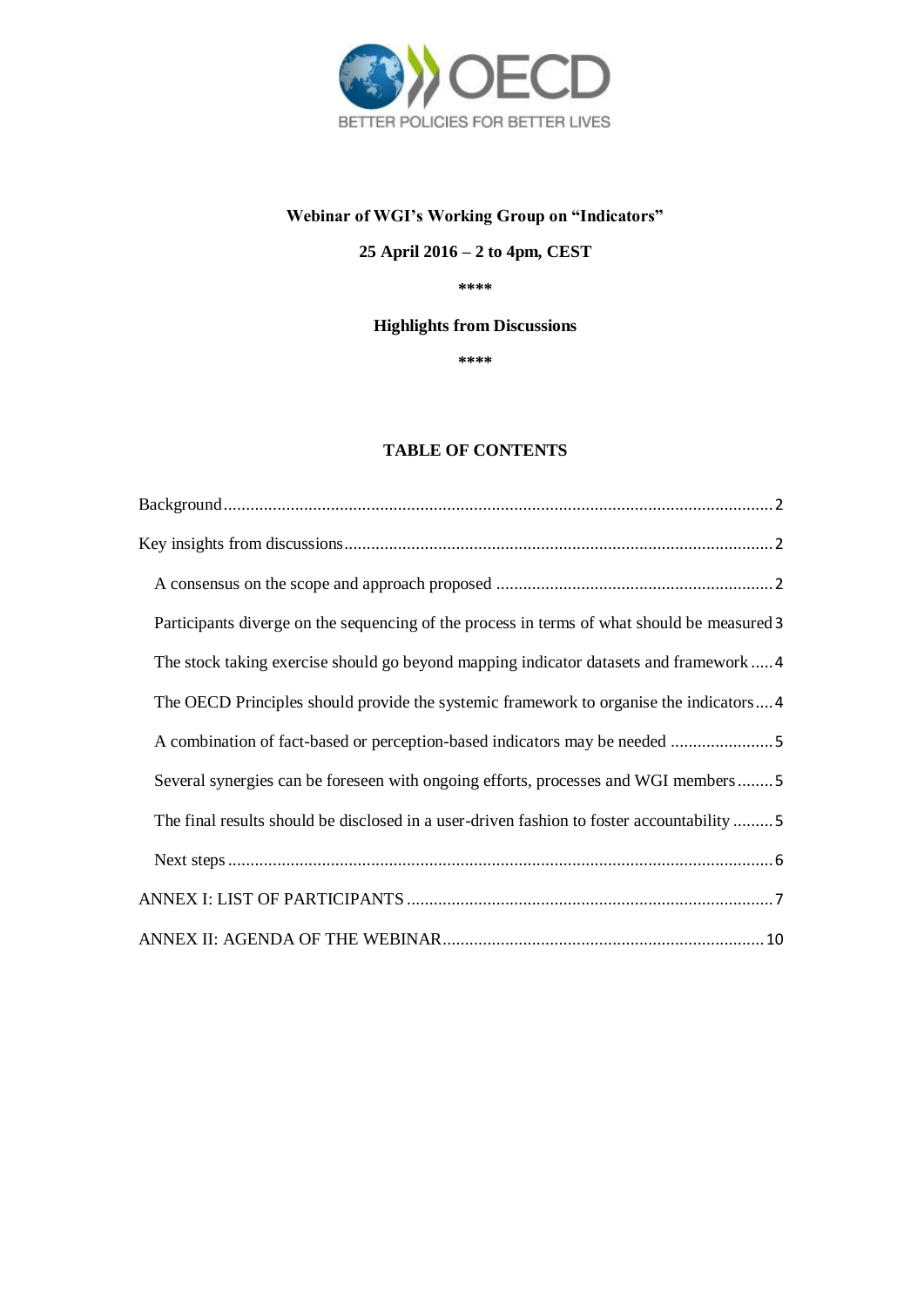### <span id="page-1-0"></span>**Background**

1. The webinar gathered **37 participants** (5 in person and 32 online) from **13 countries** (see list of participants in Annex I) to kick-off the activities of WGI's working group on indicators. The Working Group is led by **OECD, ASTEE, INBO and Transparency International**, which are all members of the WGI's steering committee. The Webinar aimed at scoping the activities to be carried out over 2016-2018 and seek guidance from members on the proposals made by the Secretariat in the background scoping note on water governance indicators. This note, which was discussed in previous WGI meetings and revised to include comments received, was shared with registered participants to frame the discussions on how the development of indicators can support the implementation of the *OECD Principles on Water Governance* in interested countries, basins and cities.

2. The webinar started with a presentation of the objectives, composition and role of the Working Group. It is expected that the Working Group contributes to help **better assess water governance**, but that can also be used as a **tool for dialogue**. The Working Group is composed by WGI members willing to participate on a voluntary basis. Their contributions mainly consist in assisting with the development of metrics/proxies for each of the 12 Principles and reflections on where/how to collect data; commenting on working documents based on their policy, practical and/or academic experience; and helping identify/engage pilots for testing the robustness and relevance of the indicators.

- 3. The **ten questions** from the scoping note were used to guide the Webinar's discussions:
	- Indicators to measure what?
	- Which type of indicators?
	- Whose views?
	- At which scale?
	- Which process?
	- Who are the beneficiaries?
	- How will indicators be used?
	- Who will collect and produce the data?
	- How to ensure replicability?
	- How to disclose results?

4. The participants were invited to react one-by-one to the questions posed by the Secretariat in the Agenda (see Agenda in Annex II). Overall, **strong support was provided to the proposals** made by the co-ordinators in the scoping note. In addition, several valuable suggestions were made to fill some of the gaps or flag selected issues that should receive more attention.

### <span id="page-1-1"></span>**Key insights from discussions**

#### <span id="page-1-2"></span>*A consensus on the scope and approach proposed*

5. Participants agreed with the overall objectives, framework and steps suggested in the scoping note. The ultimate objective of indicators should be to **improve the water policy cycle** in a shared responsibility across policymakers and stakeholders. The indicators should help understand what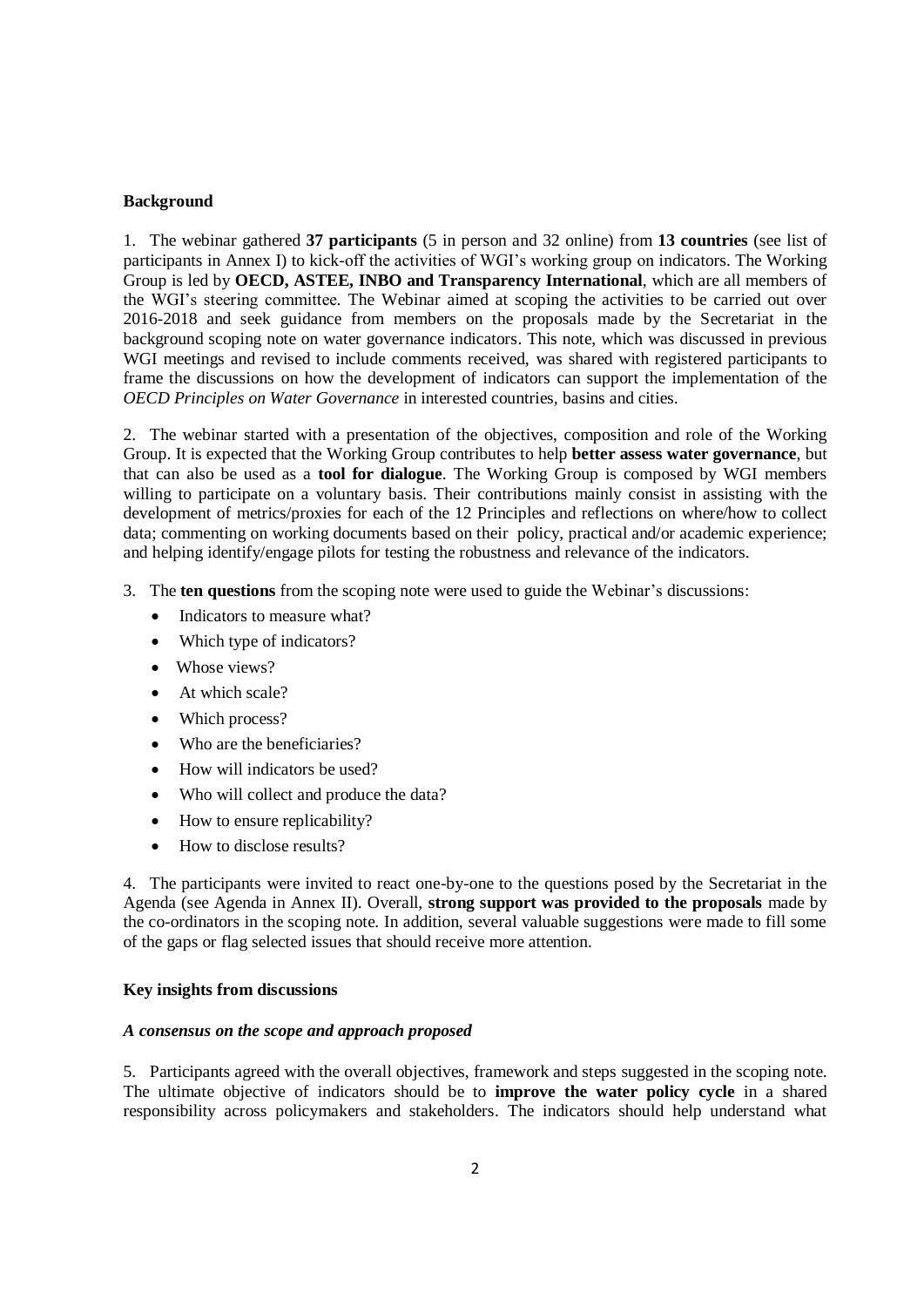works or does not in different contexts, given that governance is primarily a **means to the end** of managing "too much", "too little" and "too polluted" waters.

6. The indicators should first seek to measure whether **framework conditions** are in place for achieving the standards behind the *OECD Principles on Water governance*. But, they should also help assess **progress** in water governance at different scales against baselines. Lastly, to the extent possible, indicators should contribute to measuring the **impacts** of governance mechanisms on waterrelated outcomes (e.g. in terms of water quality, water quantity, access etc.). This three-step approach implies using a range of **input, process, output** and **impact indicators**. It was agreed that such indicators should primarily be based on **factual data** and complemented as need be by **perceptionbased** indicators. Given the place-based nature of water management and the high degree of decentralisation, the indicators should reflect the **multi-scale** dynamics of water governance, which may imply collecting data and information at different scales. The very process for building indicators should benefit from **technical** and **policy experience-sharing** within the WGI and relevant OECD bodies. The end **beneficiaries** include governments, river basin organisations, service providers, donor agencies, NGOs, civil society, emerging actors. Finally, it was underlined that an assessment framework consisted not only in a set of indicators, but also in a set of **criteria** as well as in-depth and comprehensive **analyses** at different levels of government. Here, criteria can be understood as a baseline against which policy responses and reforms can be assessed, while indicators specify how to measure each criterion. In this sense, baselines and counterfactual scenarios are an integral part of the assessment process. This also highlights the need to reach consensus on definitions, which will also facilitate data collection later on. A first synthesis of results from the indicators should be published in an OECD "**Water Governance at a Glance**" report to be launched at the 8th World Water Forum (2018, Brasilia).

7. It was also agreed that the exercise of collecting and analysing data from such indicators would rely on a **voluntary approach** across countries, basins and cities. In order to ensure the replicability of the indicators in different contexts, **pilot-tests** should be carried out at different scales, for different water management functions, and in different regions to provide "**reality-checks**" on data applicability and availability. Synergies should be sought with those countries that have volunteered to pilot test some **SDGs** water-related targets (e.g. France, the Netherlands) and some countries enquired about resources needed and the timeline for pilot testing to be able to volunteer (Israel, New Zealand).

#### <span id="page-2-0"></span>*Participants diverge on the sequencing of the process in terms of what should be measured*

8. **Some divergences** were noteworthy in terms of **how to get there**. While several participants recognised the value added of having indicators for the three levels (framework conditions, progress and impact), some stressed the difficulty to measure impacts and suggested to focus on framework conditions or to combine framework and progress together in the short term and to look at the impacts in the long run. Others considered that the working group should work on all fronts keeping in mind that there may be gaps for some principles where impacts are hard to measure or a baseline is not easily accessible, but that it was worth trying. The issue of the frequency of data collection, update and dissemination was also raised. While the scoping note mentioned that the RDPC, in consultation with the WGI, could provide a snapshot every three years about the state of play of water governance of interested countries, basins and cities, some participants considered that the frequency may be too low.

9. Indicators should also embrace a **dynamic approach** to also show the risk and cost of inaction and the achievement of reforms linked to defined objectives so as to **go beyond status quo** (e.g. climate change has considerable impact on water management, regardless of whether governance structures are performing or not). Indicators should therefore be able to indicate over the **long term** to what extent governance systems should be adjusted to cope with pressing and emerging trends/challenges.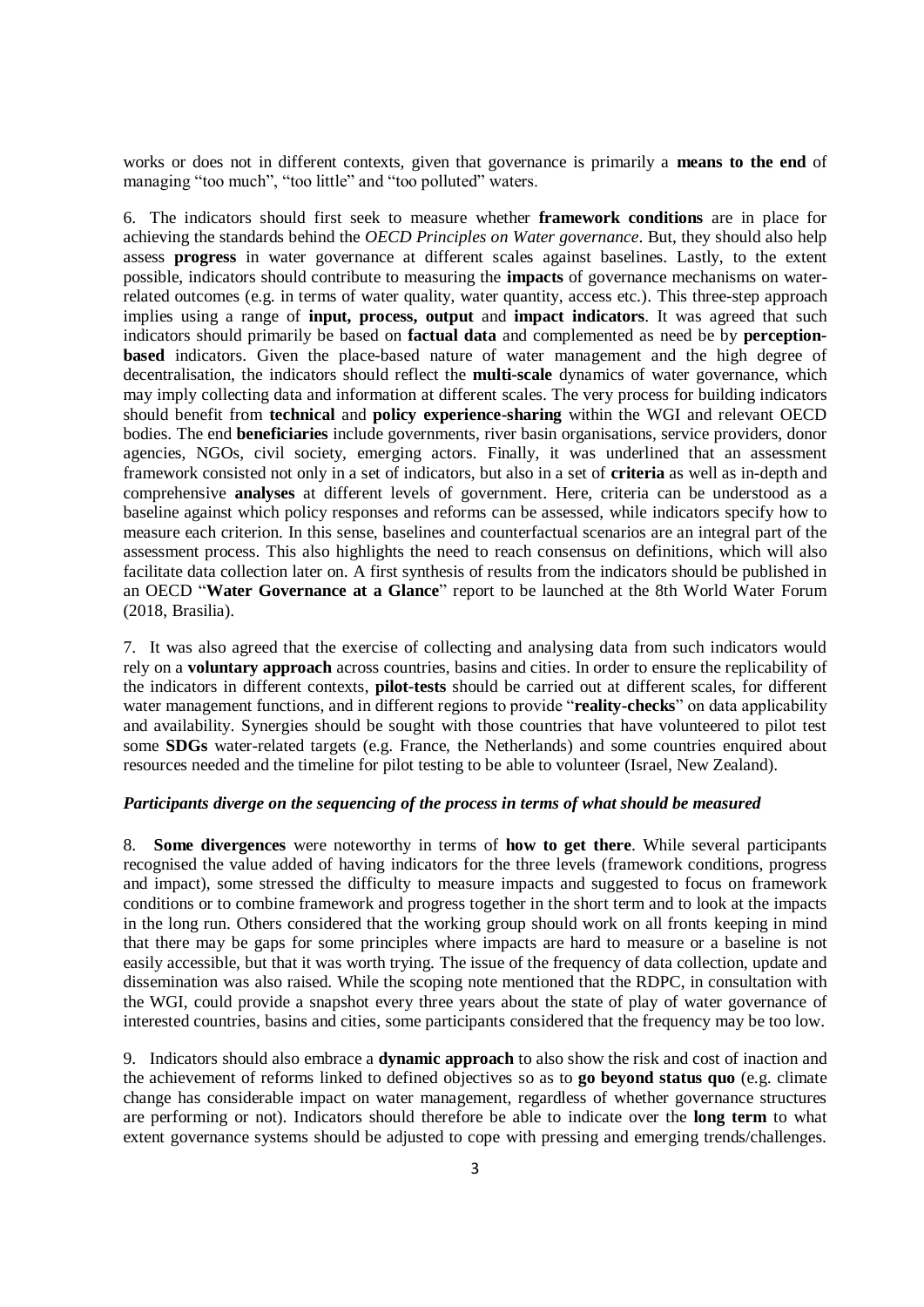Some insisted that the indicators should look very broadly at what has been done in a specific place and could be interpolated, up-scaled or replicated in the future. Some information available at national and local/metropolitan/regional level might not be available at river basin levels and vice versa Organising the indicators by water management function is also a means to **trigger action** since the implementer of each function is the one able to act based on the assessment.

10. To the extent possible, the Working Group should follow the framework of targets 6.1 to 6.5 of the **Water Sustainable Development**. In particular, target 6.b on local participation and SDG 16 on inclusive institutions, justice and peace provide good avenues for cooperation between the OECD and monitoring institutions/custodian agencies, though the SDG process looks more at outputs and somewhat differs from the WGI undertaking. Notably, Transparency International indicated that it could support the working group through its involvement on developing indicators for SDG 16. A preliminary step forward may consist in the development of a template/framework/grid with the **12 principles**, **4 or 5 water functions**, **3 levels of indicators** (conditions, progress, outcomes), and **3 scales** for basin, city/metropolitan areas and national levels.

### <span id="page-3-0"></span>*The stock taking exercise should go beyond mapping indicator datasets and framework*

11. Participants agreed that the **Inventory of indicators and measurement frameworks** prepared by the Secretariat and available [online](https://www.oecd.org/gov/regional-policy/Inventory_Indicators.pdf) was very helpful to take stock of what exists and ensure that efforts are not duplicated across institutions. The Inventory basically shows a wide array of projects or initiatives to measure parts of governance in the field of water (e.g. corruption, or basin organisations) but no systemic framework that can help assess different dimensions of governance in a coherent and complementary way. Part of the added value of the Working Group would then be to brainstorm on indicators that can cover and cut across the OECD Principles on Water Governance to provide for such a holistic approach. A first step forward could then be to **reorganise the Inventory around the 12 Principles** to better capture what exists and/or needs further development. Such a reorganisation could also feature **distinctions across water management functions.** 

12. In addition, some participants underscored that a link with broader governance indicators was much needed even when they are not water-specific. For example, understanding the **social, economic and environmental impacts** of governance systems on water outcomes can partly be appraised through the lens of compliance with **existing environmental or social laws**. The same holds true for the economic dimension when looking at the share of **tariffs, taxes and transfers** in the overall financing of the sector in line with broader principles or indicators of cost-recovery. However, some participants emphasized that even though necessary, evaluations like compliance assessment and indicators of cost-recovery were not sufficient conditions for better environmental or social outcomes. For instance, cost-recovery is a relevant financial objective but does not necessarily include the incentive dimension of economic instruments that aims at changing behaviours.

#### <span id="page-3-1"></span>*The OECD Principles should provide the systemic framework to organise the indicators*

13. Participants agreed that the OECD Principles provide the **consistent framework** for organising the indicators in order to keep the **systemic view** even in areas where the indicators do not yet exist at country or other levels yet. Some participants pointed out that it may be **challenging to cover all 12 Principles** due to information gaps and also given the fact that some Principles (e.g. on trade-offs) are not easy to measure. Ultimately the Working Group may then have to focus on the Principles that are the easiest to be measured but a first attempt at mapping out proposals for each Principle would help understand better what is doable or not in the short, medium and long terms.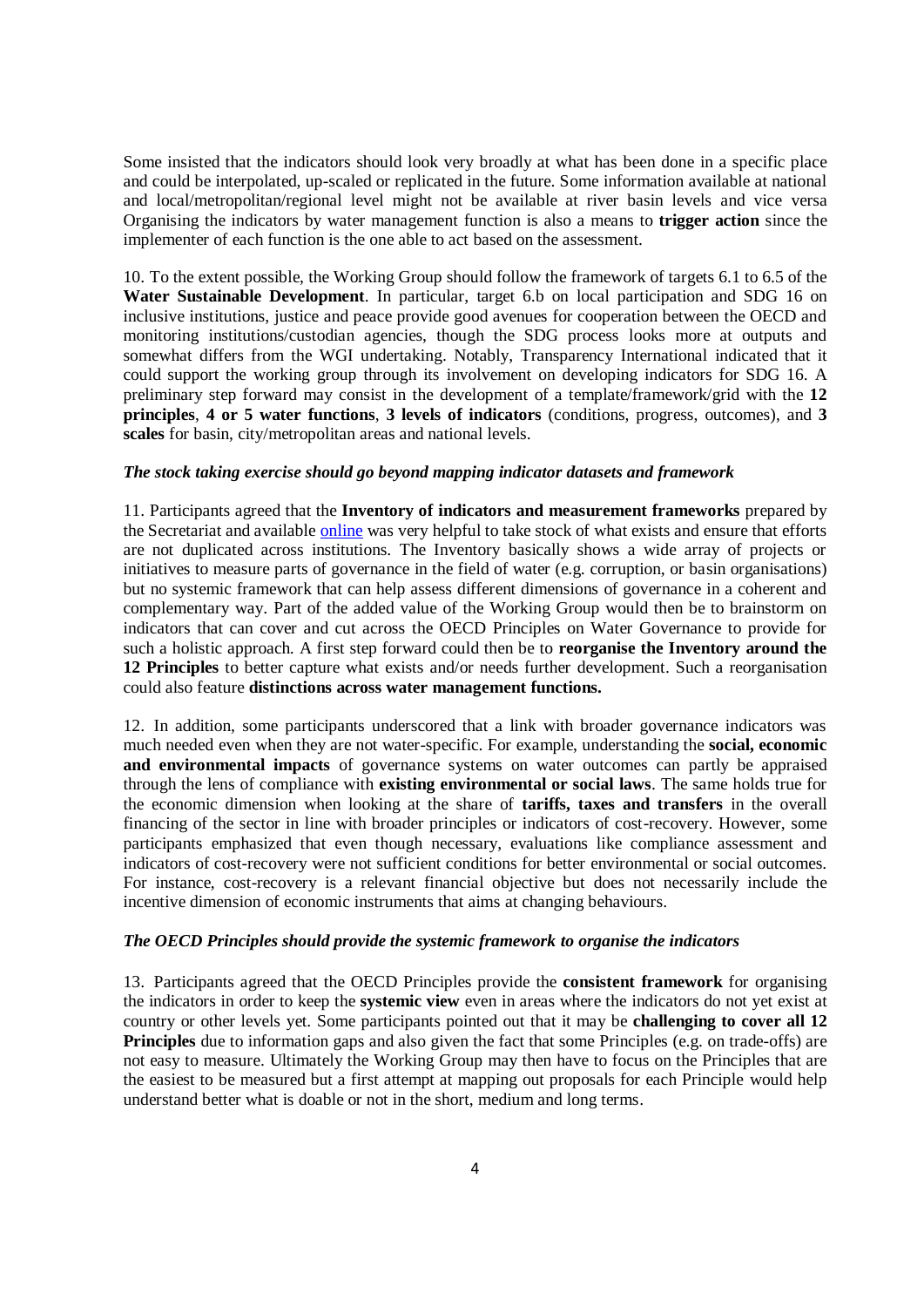### <span id="page-4-0"></span>*A combination of fact-based or perception-based indicators may be needed*

14. The choice of **fact vs. perception-based** indicators raised important points regarding data collection and the underlying trade-offs. A prominent concern is whether the working group should be developing indicators only in areas where information/data is available or also consider that the very development of indicators can spur the collection of data in areas that are not currently subject to measurement. **Data availability** varies from one country to another, and so is its relevance to guide public action and decision-making. Participants emphasised that even if perception-based indicators can be costly and subject discussions, some dimensions of water governance will need to be measured through **experts or subjective judgments**. Moreover, some enquiries may produce non-factual but prospective information for indicators, as the quality of governance will often appear during crisis situations (floods, droughts, accidental pollution etc.). In practice, factual data and perception based indicators can be **combined** because the latter can be informative in terms of on how the Principles function and are dealt with in practice. It is also important to translate the Principles to the specific context in which they are applied. This can help **support quantitative information by qualitative research** to make the assessment tool a way to reflect upon and improve actual water programs and policies. In any case, it is important to explain how the indicators are built and link related data to underlying practices, which implies seeking synergies with the other working group of the WGI.

### <span id="page-4-1"></span>*Several synergies can be foreseen with ongoing efforts, processes and WGI members*

15. Several members offered to contribute in line with their ongoing activities. **Aqua Publica Europea** is working on transparency and benchmarking of operators, at EU level which links well to the cluster on efficiency of the Principles. **Veolia** is carrying out benchmarks throughout 5,000 treatment plants, which can provide outcome indicators for the process. **CEEP** is also discussing benchmarking strategies and is willing to share the knowledge gathered so far. In addition, the **German Water Industry** created a five-pillar benchmarking concept, which is related to several aspects of the Principles. **AECID** is selecting comprehensive indicators to assess the results of the Spanish cooperation at the national level and in particular on water supply and sanitation. Through the Spanish Water Fund, AECID is also carrying out 67 programmes on water and sanitation in 18 countries in LAC where the framework provided by the OECD Principles is being featured. AECID is also working on measuring the achievement of Human Right to Drinking Water and Sanitation through their programs, especially in Latin America and the Caribbean. **WIN** is working on indicators for assessing the social and economic costs of corruption. A good example of how the indicator development can foster dialogue is to be found in the Netherlands where **Erasmus University**, together with **Deltares** and **KWR** Water are currently assessing the Dutch National Flood Protection Program against the OECD Principles based on an online survey, interviews with key players, a focus group with internal experts. It was reported that this undertaking helped identify weak or blind spots.

### <span id="page-4-2"></span>*The final results should be disclosed in a user-driven fashion to foster accountability*

16. WGI members can help engage with **regional networks** to co-develop the indicators, pilot-test them but also to disseminate the final results to different beneficiaries. Thinking upstream about the way data will be presented is crucial as the idea is not to underline "**failures**" (name and shame) but rather to support a **longer-term journey** to develop more robust governance frameworks. Therefore most participants agreed that the intention is not to rank countries, basin or cities based on a composite index but rather to **cluster them in homogenous groups** to foster peer-to-peer dialogue and experience sharing that can help identify **common solutions to common problems**. While a **global dataset** available online would help shed greater transparency on water governance worldwide, related costs and capacity needs should be considered. The indicators and resulting data can represent an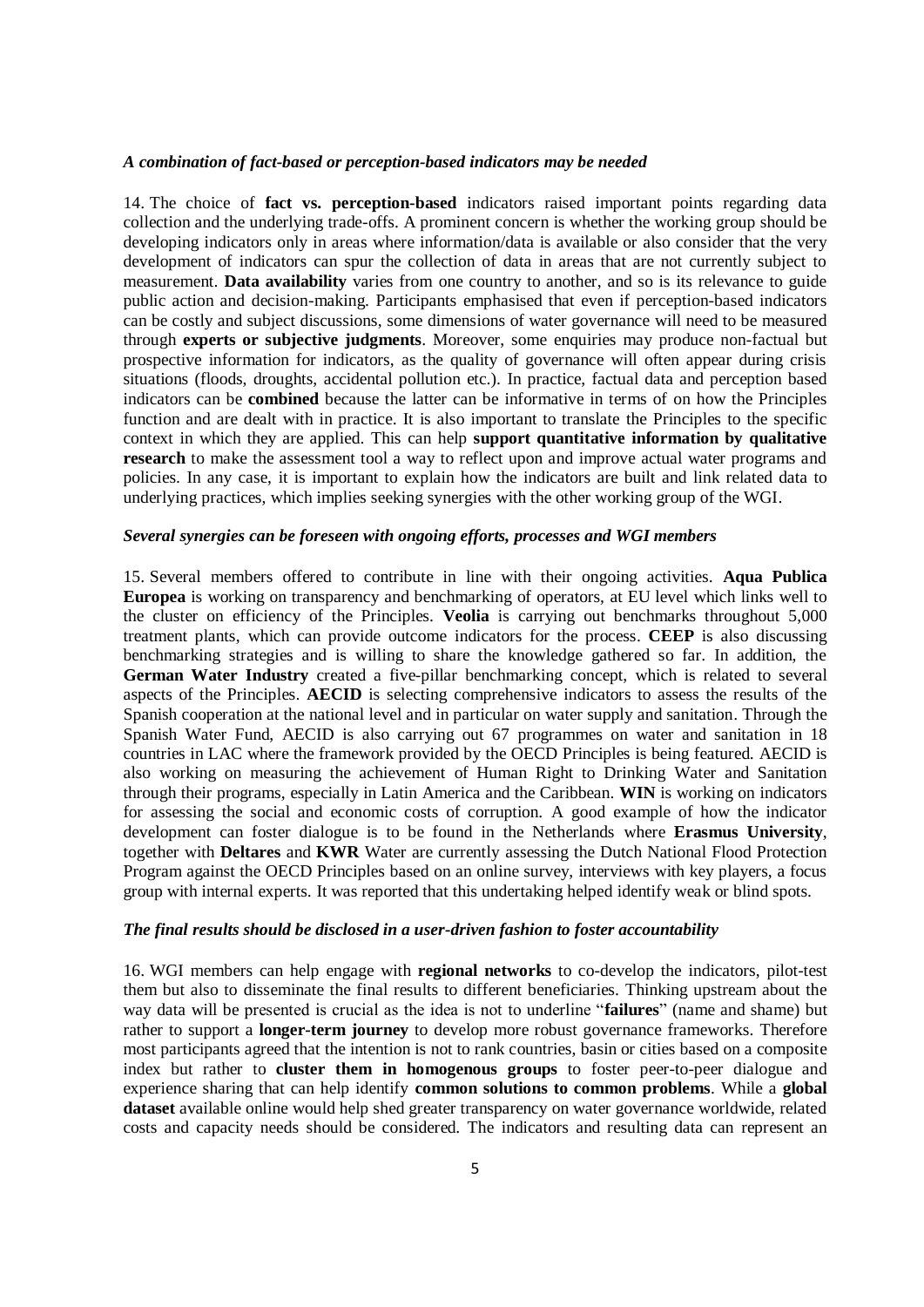**inspiration** for developing countries and stakeholders but for this to happen, they should be neither **jargon-driven** nor **too technical**. It is important to target the audience with the right communication vehicles and possibly think about different languages to reach out to rural areas and different types of policy makers or stakeholders.

## <span id="page-5-0"></span>*Next steps*

17. Three types of follow-up activities were proposed and participants are invited to signal to which one they want to contribute more directly by clicking [here.](http://survey.oecd.org/Survey.aspx?s=665d671916494d2786baeb061783c7aa)

- The Secretariat will **reorganise the inventory of water governance indicators** along the 12 Principles, trying to the extent possible to include breakdowns by water management function, by scale and by relevance to measure framework conditions, progress and impact. This revised version will be shared with members at the  $7<sup>th</sup>$  meeting of the WGI (23-24 June 2016). A **revised scoping note on Indicators**, including the inputs from the Working Group over May-June will also be prepared and shared ahead of the  $7<sup>th</sup>$  WGI Meeting.
- It was proposed that co-ordinators work in parallel to prepare a first **mapping of indicators**, and a **synthesis note** providing the rationale.
	- **Each co-ordinating institution will oversee a cluster** of the *Principles on Water Governance* in cooperation with the OECD. ASTEE will cover the cluster on **efficiency** (i.e. Principles on data and information, financing, regulation, innovation); INBO will work on the cluster on **effectiveness** (i.e. Principles on roles and responsibilities, scale, policy coherence and capacity). Transparency International will be in charge of the cluster on **trust and engagement** (i.e. Principles on integrity/ transparency, stakeholder engagement, trade-offs, monitoring/evaluation).
	- Members are invited to signal their preferences on the Principles they wish to contribute to more directly by clicking [here.](http://survey.oecd.org/Survey.aspx?s=665d671916494d2786baeb061783c7aa) A template will be developed by each cluster's coordinator so that the bottom-up work can be carried out in the coming 3 weeks.
- A first **discussion on the draft** framework will be held at the  $7<sup>th</sup>$  meeting of the WGI, both in breakout sessions and plenary. It is expected that a robust framework subject to broader discussion and consultations be ready in fall 2016.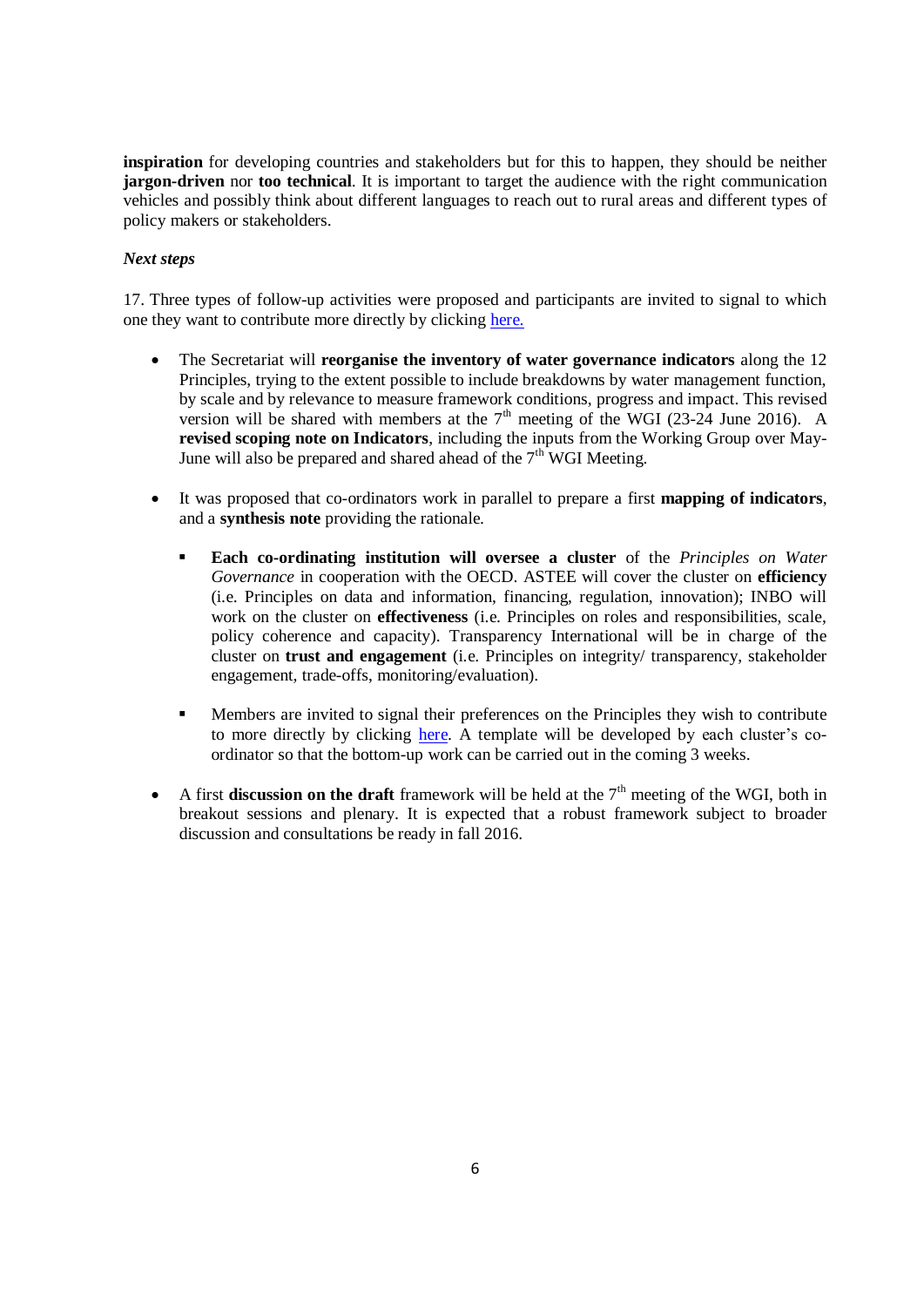# **ANNEX I: LIST OF PARTICIPANTS**

| <b>First name</b> | Last name    | <b>Institution</b>                                  | <b>Position</b>                         | Country       |
|-------------------|--------------|-----------------------------------------------------|-----------------------------------------|---------------|
| Laura Amelie      | <b>Braun</b> | Permanent delegation of Israel                      | Water and SME Adviser                   | <b>Israel</b> |
| Dominique         | Gatel        | Veolia                                              | Director of Public Affairs<br>for Water | France        |
| Elsa              | Favrot       | <b>ENGIE</b>                                        | Environment Project<br>manager          | France        |
| Callum            | Clench       | International Water Resources<br>Association (IWRA) | <b>Executive Director</b>               | France        |
| Alice             | Colson       | International Water Resources<br>Association (IWRA) | Project Officer                         | France        |

## <span id="page-6-0"></span>**IN PERSON IN OECD PREMISES**

## **ONLINE**

| Milo          | <b>Fiasconaro</b> | <b>Aqua Publica Europea</b>                                                   | <b>Executive Director</b>                              | <b>Belgium</b>     |
|---------------|-------------------|-------------------------------------------------------------------------------|--------------------------------------------------------|--------------------|
| Annette       | Jantzen           | Aqua Publica Europea                                                          |                                                        | Belgium            |
| Alejandro     | Jimenez           | Stockholm International Water<br>Institute (SIWI)                             | Program Manager                                        | Sweden             |
| Johanna       | Sjodin            | <b>Stockholm International Water</b><br>Institute (SIWI)                      | Programme officer                                      | Sweden             |
| Pilar         | Avello            | Stockholm International Water<br>Institute (SIWI)                             | <b>Integrity Specialist</b>                            | Sweden             |
| Daniel        | Valensuela        | <b>International Network of River Basin</b><br>Organisations (INBO)           | Deputy                                                 | France             |
| Andrew        | Allan             | University of Dundee, Centre for<br>Water Law, Policy & Science               | Senior Lecturer                                        | UK                 |
| <b>Thomas</b> | Hartmann          | Utrecht University                                                            | <b>Assistant Professor</b>                             | <b>Netherlands</b> |
| <b>Nick</b>   | Haigh             | UK Department for Environment<br>Food and Rural Affairs (DEFRA)               | Lead Analyst, Floods &<br>Water                        | UK                 |
| Christina     | Christopoulou     | <b>Central Europe Energy Partners</b><br>(CEEP)                               | Member of CEEP Water<br>Task Force / Policy<br>Adviser | Germany            |
| Donal         | O'Leary           | Transparency International                                                    | Sr. Advisor                                            | <b>US</b>          |
| Lucia         | De Stefano        | Water Observatory, Botin<br>Foundation - Universidad<br>Complutense de Madrid | Senior Researcher                                      | Spain              |
| Andrea        | Mancini           | Water Industry Commission for<br>Scotland                                     | Senior Analyst                                         | <b>UK</b>          |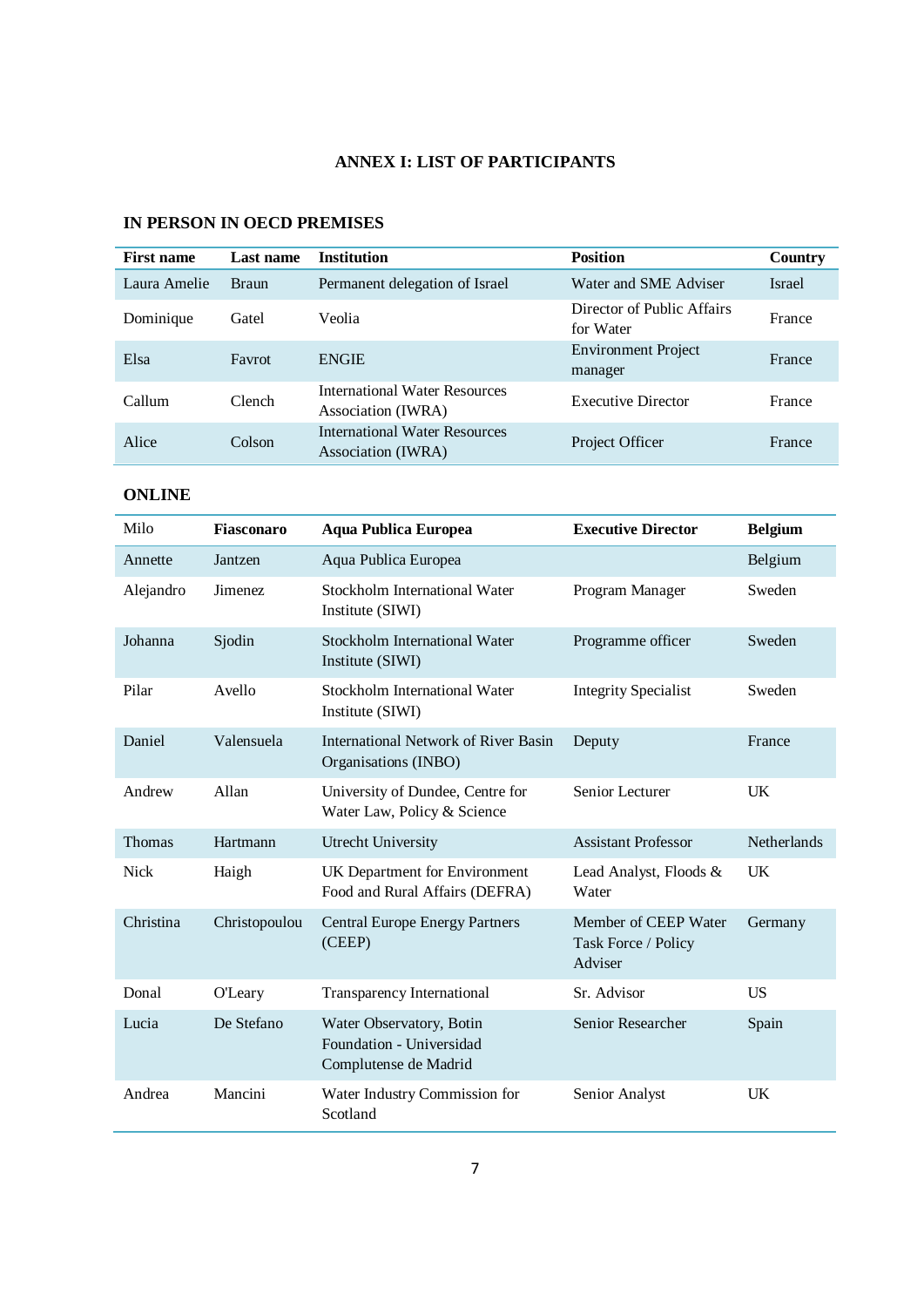| Katherine        | Russel                  | Water Industry Commission for<br>Scotland                                         | Director of Strategy and<br>Corporate Affairs                                 | <b>UK</b>   |
|------------------|-------------------------|-----------------------------------------------------------------------------------|-------------------------------------------------------------------------------|-------------|
| Manfred          | Eisenhut                | Austrian Association for Gas and<br>Water                                         | Head of Water<br>Department                                                   | Austria     |
| Ian              | <b>Barker</b>           | Water Policy International                                                        | <b>Managing Director</b>                                                      | <b>UK</b>   |
| Osman            | Tikansak                | Turkish Water Institute                                                           | Expert                                                                        | Turkey      |
| Tadashige        | Kawasaki                | Japan Water Agency / Network of<br>Asian River Basin Organizations<br>(NARBO)     | Deputy Director                                                               | Japan       |
| Gari             | Villa-Landa<br>Sokolova | Spanish Association of Water Supply<br>and Sanitation (AEAS)                      | Head of International<br><b>Affairs</b>                                       | Spain       |
| Scott            | Rodger                  | Shepherd and Wedderburn                                                           | Analyst: Regulation and<br>Markets                                            | <b>UK</b>   |
| Teun             | Bastemeijer             | Water Integrity Network (WIN)                                                     | Chief advisor strategy<br>and outreach                                        | Netherlands |
| Binayak          | Das                     | Water Integrity Network (WIN)                                                     | Programme Coordinator                                                         | Netherlands |
| Lotte            | Feuerstein              | Water Integrity Network (WIN)                                                     | Programme Coordinator                                                         | Netherlands |
| Maria del<br>Mar | Requena<br>Quesada      | Spanish Cooperation - Water &<br>Sanitation Fund (AECID)                          | <b>Technical Assistance</b>                                                   | Spain       |
| Natalia          | Gullón                  | Spanish Cooperation - Water &<br>Sanitation Fund (AECID)                          | <b>Technical Adviser</b>                                                      | Spain       |
| Gonzalo          | Delacámara              | Madrid Institute of Advanced Studies<br>(IMDEA)                                   | Senior Research Fellow,<br>Coordinator of the Water<br><b>Economics Group</b> | Spain       |
| Pierre-<br>Alain | Roche                   | Association Scientifique et<br>Technique pour l'eau et<br>l'environnement (ASTEE) | President                                                                     | France      |
| Sophie           | Richard                 | Agroparistech                                                                     | Head of Water<br>management unit                                              | France      |
| François         | Guerber                 | Ministry of Environment,<br>Sustainable Development and Energy                    | Counsellor                                                                    | France      |
| Arwin            | van Buuren              | Erasmus University Rotterdam                                                      | <b>Associate Professor</b>                                                    | Netherlands |
| Sandrine         | Winant                  | Ville de Paris                                                                    | Section politique des<br>eaux                                                 | France      |
| Lifeng           | Li                      | World Wildlife Fund International<br>(WWF)                                        | Director, Freshwater                                                          | Switzerland |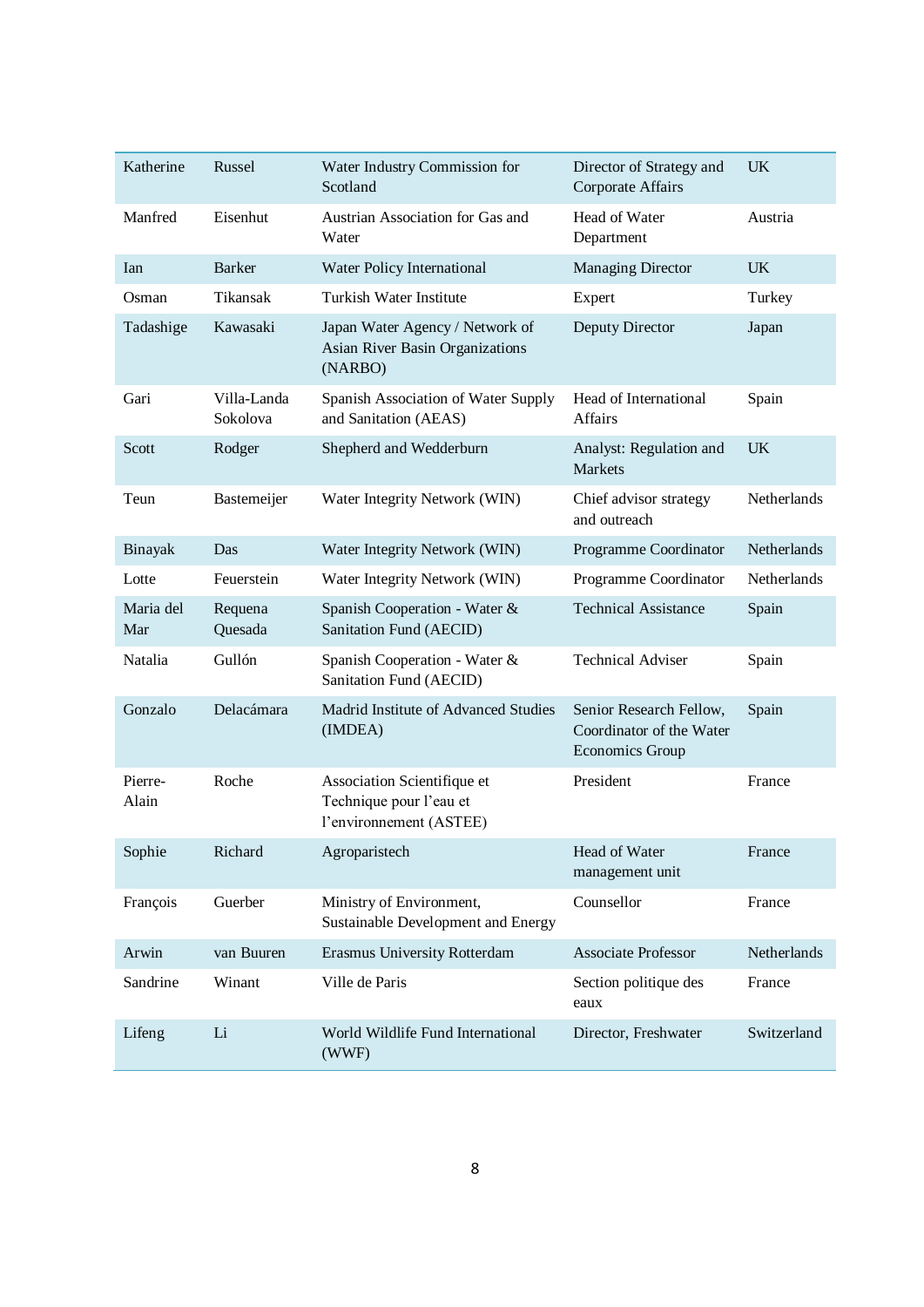## **EXCUSED**

| Maggie         | White           | Eau Vive<br>Water Right Makers                        | Founder (WRM) / Board<br>member (Eau Vive)      | France             |
|----------------|-----------------|-------------------------------------------------------|-------------------------------------------------|--------------------|
| Hendrik<br>Jan | <b>IJ</b> singa | EurEau                                                | member-delegate                                 | <b>Netherlands</b> |
| Chris          | Seijger         | <b>Deltares</b>                                       | researcher                                      | <b>Netherlands</b> |
| Lucy           | <b>Bolton</b>   | Ministry of Environment                               | Manager                                         | New Zealand        |
| Josefina       | Maestu          | Ministry for Agriculture,<br>Rural and Marine Affairs | Former Director of UN Water<br>Decade Programme | Spain              |
| Gordon         | Downie          | Shepherd and Wedderburn                               | Solicitor                                       | UK                 |